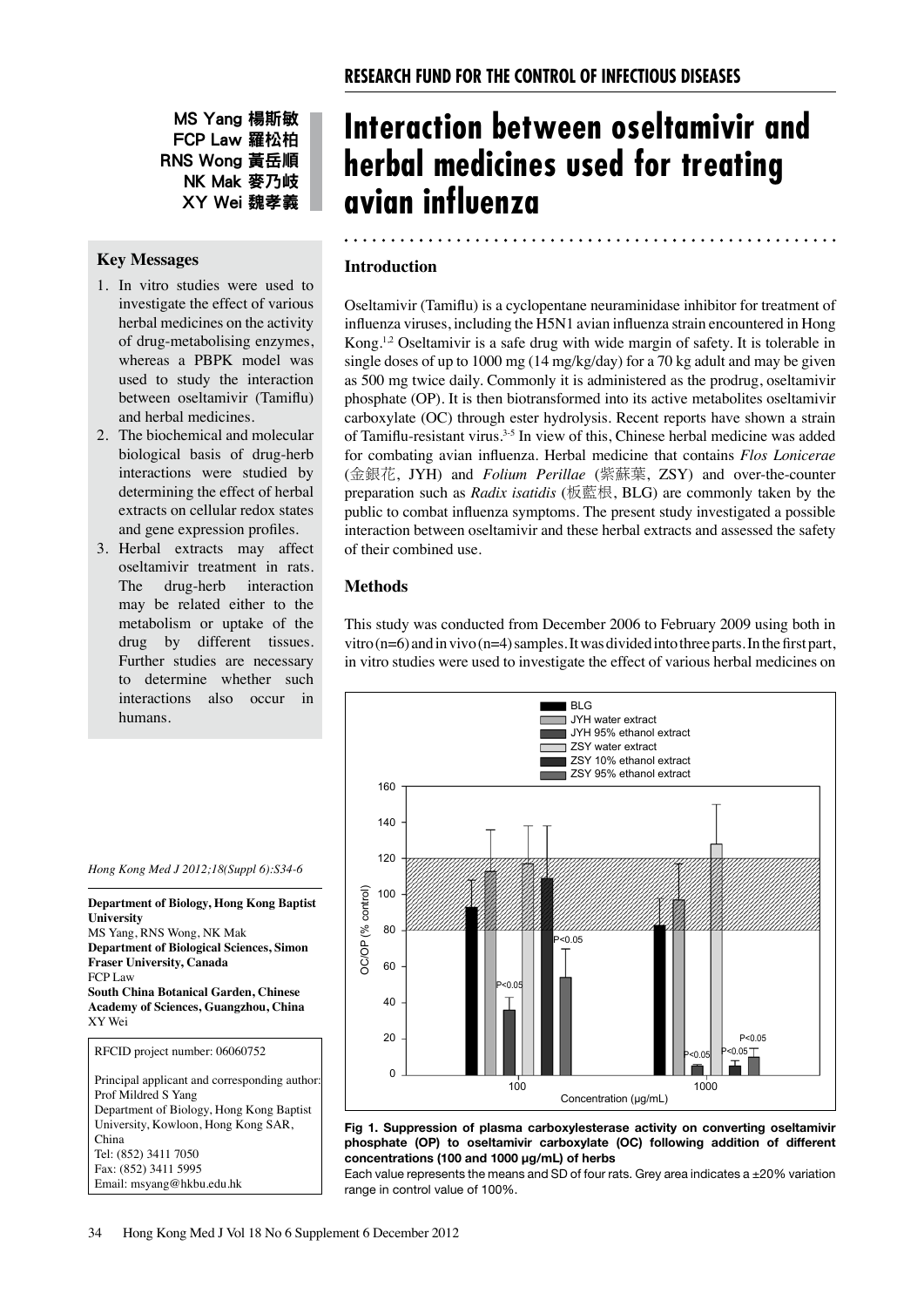the activity of OP-metabolising enzymes, which include the carboxylesterase (CE) that activates OP to OC, and CYP450 isoenzymes 1A1, 2C9, 2C19, and 3A4 that metabolise many western drugs. In the second part, a PBPK model was derived to measure tissue distribution of OP and OC and to study any possible interaction between OP and the herbal medicines. In the third part, the biochemical and molecular biological basis of drug-herb interactions was investigated by determining the effect of several herbal extracts (JSY and JYH) on cellular redox states and gene expression profiles. Instruments used included spectrofluorometers, cell culture facilities, high-pressure liquid chromatography, LC-MS-MS, and PCR-microarray analysers.

### **Results**

At high concentration (1 mg/mL), BLG exerted only a slight inhibition on carboxylesterase, whereas JYH and ZSY could significantly suppress the activity of this enzyme (Fig 1). Therefore, BLG was selected for the subsequent animal study.

The kinetic of distribution of OP and OC in various rat tissues was determined by measuring the levels of OP and OC. Most OP and OC were detected in the liver and kidney, with very small amount in the plasma. The OP and OC levels peaked at 2 h following administration. At 6 hr, OP



**Fig 2. Levels of oseltamivir phosphate (OP) and oseltamivir carboxylate (OC) in rat liver, kidney, lung, plasma, and brain at 0.5, 2, and 3 hours following exposure of OP (50 mg/kg) with** *Radix isatidis* **(**板藍根**, BLG) [0.4 g/kg].**  Each value represents the mean and SD of three rats.